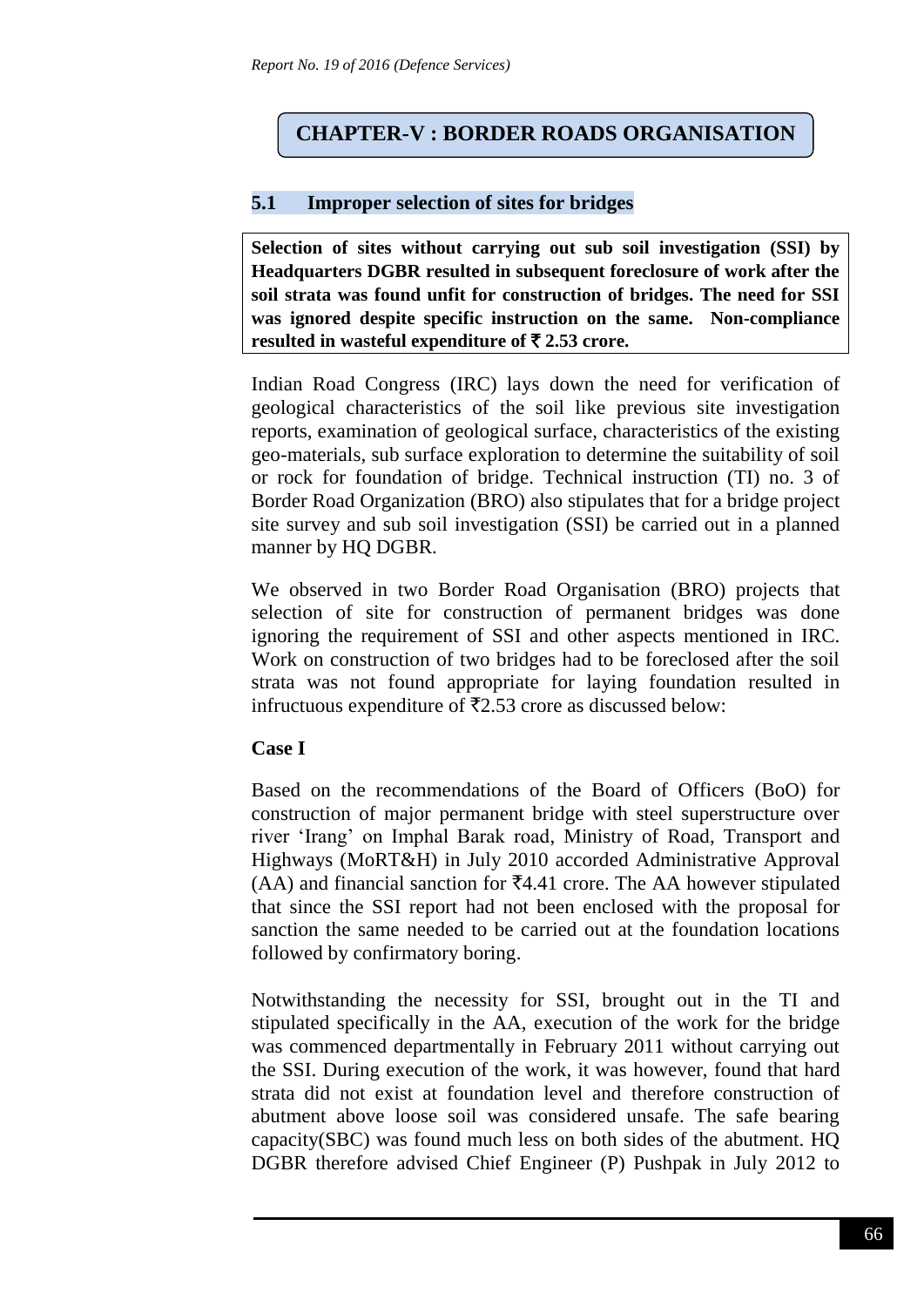explore a fresh site. The site was therefore given up after incurring an expenditure of  $\bar{\tau}$  2crore (March 2013).

On being pointed out by Audit (August 2012) about non carrying out SSI before selection of the site for proposed bridge, the Border Roads Task Force stated (September2012) that after reaching the excavation up to foundation level and seeing the soil strata, it was felt necessary to carry out SSI. The reply was not tenable as not only was the need for SSI specified in the TI issued by DGBR but the AA accorded by MORTH also emphasized on the same. Non-compliance to these instructions therefore resulted in selection of improper site which had to be consequently abandoned after incurring an expenditure of  $\bar{\tau}_2$  crore.

#### **Case II**

**.** 

In another case, Chief Engineer (P) Dantak recommended (June 2007) construction of major permanent bridge over 'Ritchu Nallah' on the Gangtok-Chungthang road which *inter alia* contained requirement of SSI as part of the project. Accordingly, HQ DGBR in July 2007 accorded AA and expenditure sanction for  $\overline{5}2.55$  crore for the work. CE  $(P)$  Swastik<sup>14</sup> concluded a contract in December 2009 for construction of the bridge with M/s Mohan Bajaj, Gangtok at a cost of  $\bar{\tau}$ 2.70 crore with completion period of the works by December 2011. The drawings for the bridge were however approved by HQ DGBR without carrying out SSI.

During execution solid strata on one side abutment of the bridge was found to be very loose and mixed with boulders and its further excavation was perceived by executives to be potentially threatening a breach in the existing road. The abutment location was therefore shifted but soil strata remained loose even at the revised location. The construction of a permanent bridge was therefore not considered possible and the contract was foreclosed by DGBR in February 2013. By that time an expenditure of  $\overline{5}3$  lakh had been incurred on the work.

We observed (January 2015) that the SSI, as recommended by the CE (P) Dantak was not carried out by DGBR before execution of foundation of the bridge, as a result appropriate soil strata for laying the foundation of bridge could not be found and therefore construction of bridge had to be abandoned after incurring an expenditure of  $\overline{5}53$  lakh.

The cases were referred to the Ministry in January 2016; their reply is awaited (March 2016).

 $14$  The work which was initiated by CE (P) Dantak, got shifted to CE(P) Swastik for execution.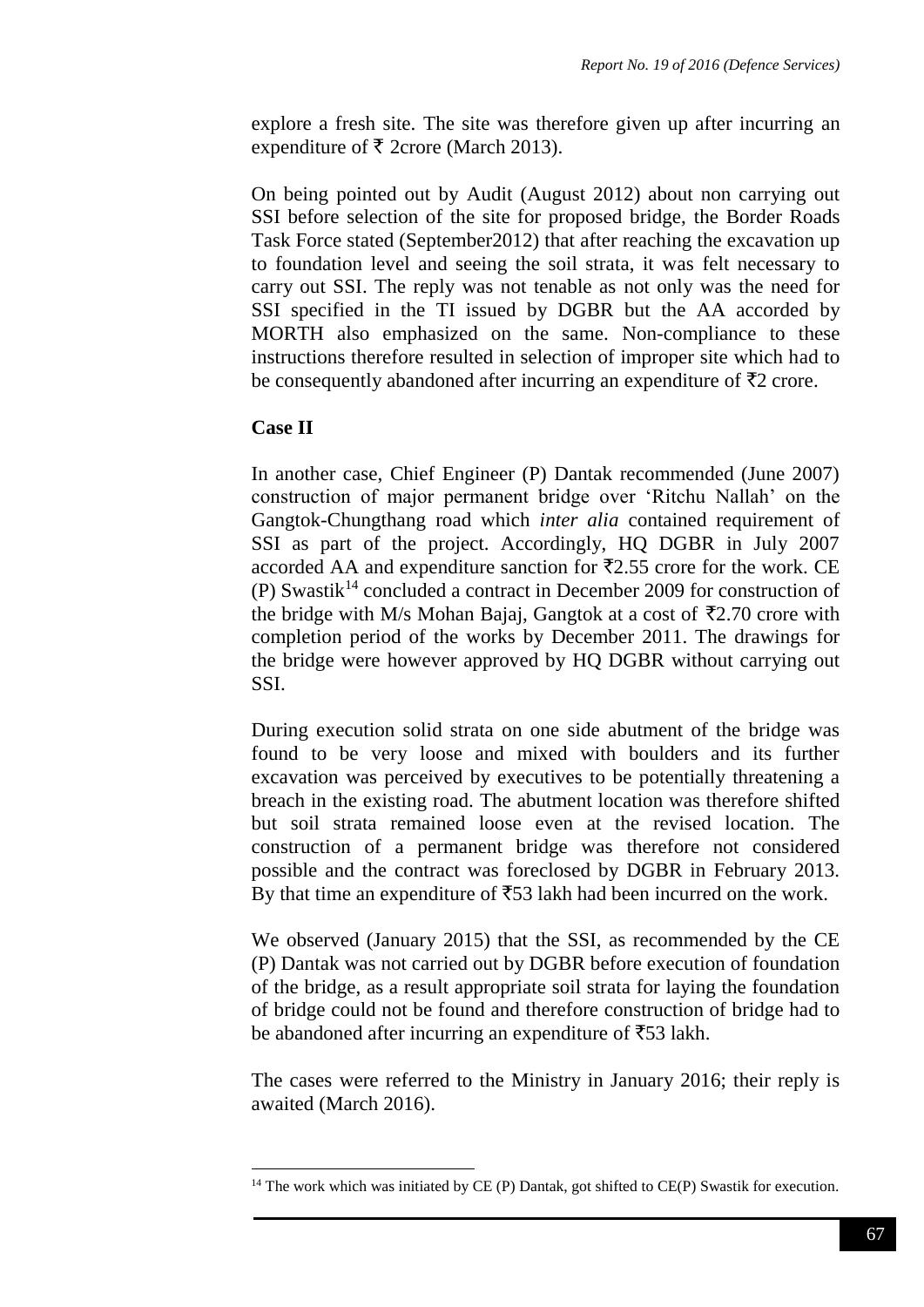### **5.2 Procurement of Cranes without proper need assessment**

**Against a demand for two lattice cranes, Director General Border Roads procured seven cranes for various Border Road Projects. The capacity of cranes procured was more than double of what had been demanded and approved. Due to sheer size and absence of adequate necessity, the cranes procured in 2012 at a cost of** `**6.81 crore remained underutilized to an extent of 86** *per cent.*

Lattice Crane with Grab buckets (Crane) is a specialized equipment for digging of sink wells in river bed for construction of pillars for the RCC foundation of a permanent bridge. Against a requirement projected by Chief Engineer (Project) Udyak for nine lattice cranes in the Budget Estimates of 2010-11 & 2011-12, Director General Border Roads (DGBR) accepted and included a demand for seven numbers of cranes in their Annual Procurement Plan 2011-12. Border Road Development Board (BRDB) approved the procurement of seven cranes of specifications similar to Tata PH-320 crane i.e. having load capacity of 18 tons, operating weight 23000 Kgs *etc* in AAP 2011-12. On approval, DGBR placed supply order (December 2011) on M/s Titagarh Wagons Ltd, Hoogly for procurement of seven cranes with load capacity of 40 tons and working weight of 46000 Kgs at a cost of  $\bar{z}$ 6.81 crore including transportation. Audit observed that not only was the capacity of the cranes so procured more than double of the requirement, but the boom size and overall width area was also larger by 22 and 41 per cent vis-a-vis the size of the cranes demanded by the users and approved by BRDB.

As per supply order five cranes were to be consigned to Project Brahmank and two cranes to Project Vartak. The firm supplied the Crane by October 2012 and commissioned the same by June 2013 at four different Projects as shown in the **Table-16** below:

| Sr. | Name of the     | Qty. in | Date of commissioning     |
|-----|-----------------|---------|---------------------------|
| No. | <b>Project</b>  | nos.    |                           |
|     | Udayak          | 02      | $04/05/12$ and $08/10/12$ |
| 2.  | <b>Brahmank</b> | 02      | $10/05/12$ and $01/11/12$ |
| 3.  | Vartak          | 02      | 11/10/12 and 24/06/13     |
|     | Arunank         | 01      | 31/10/12                  |
|     | Total           | 77      |                           |

Immediately on receipt of supply and commissioning of equipment by the firm at Project Brahmank, Chief Engineer (P) informed DGBR (May 2012) that the cranes cannot move in mountainous terrain due to their sheer size, related parameters and the optimum use of the crane can only be done in plain areas, that too, in construction works. Further, it was stated that the limitations of its movement, assembling/dissembling time and other maintenance tasks made it unsuitable for deployment in their area of responsibility. Further Chief